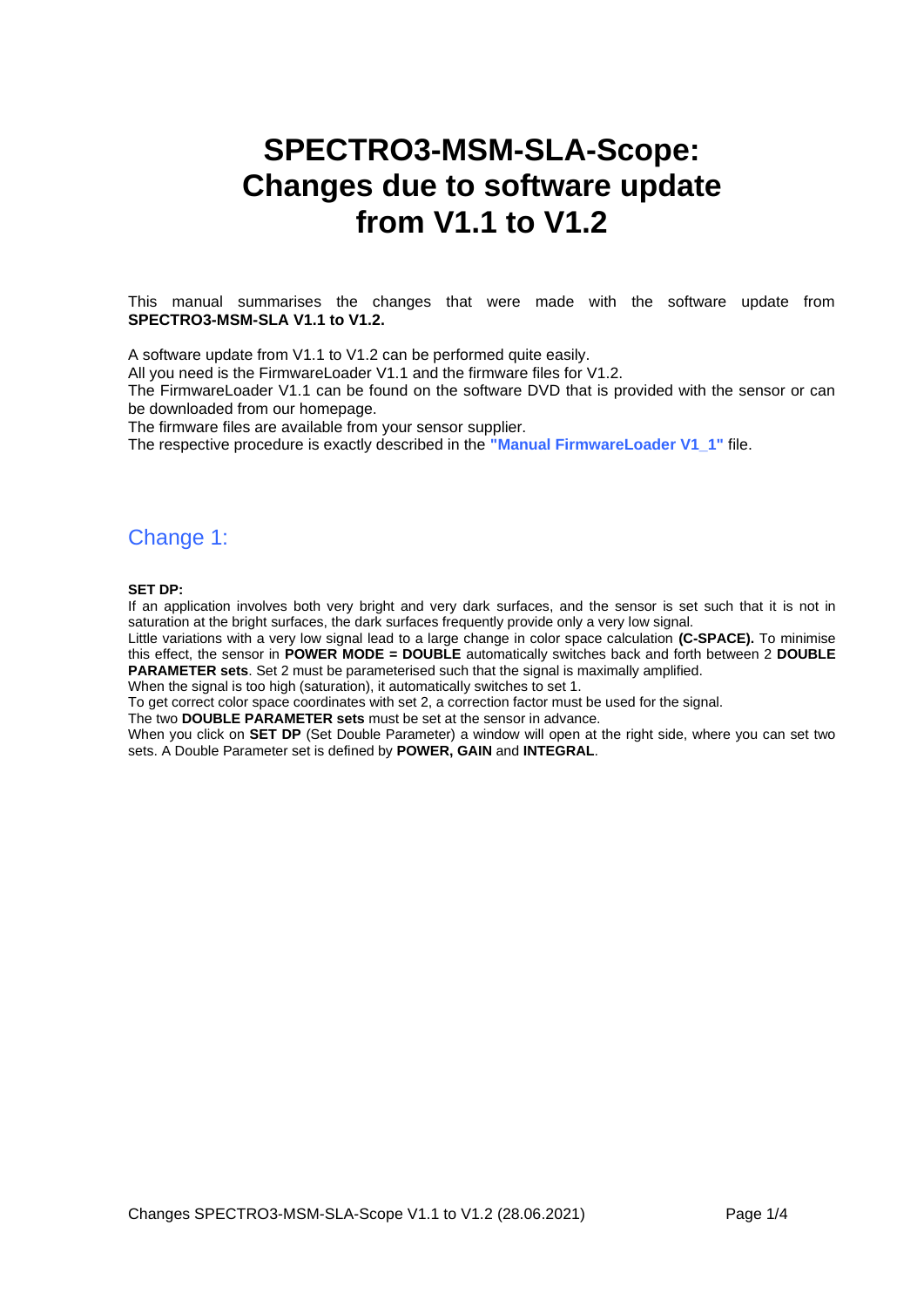| PARA1<br><b>SCOPE</b><br><b>REC</b><br><b>CALIB</b><br><b>CONNECT</b>                               | ASSIGN <sub>2</sub><br><b>START ASSISTANT</b><br><b>ASSIGN 1</b><br>ASSIGN <sub>3</sub>                                 | <b>CLOSE</b> |
|-----------------------------------------------------------------------------------------------------|-------------------------------------------------------------------------------------------------------------------------|--------------|
| OFF<br>C SPACE<br>$L^*$ a <sup>*</sup> $h^*$<br><b>CALIB</b>                                        | DOUBLE PARAMETER (DP)<br><b>XYZ VALUES</b>                                                                              | <b>RAW X</b> |
|                                                                                                     | <b>POW</b><br>Y<br>INT <sub>1</sub><br>X<br><b>GAIN</b><br>z                                                            | 2515         |
| <b>SET DP</b><br><b>DOUBLE</b><br>POWER MODE                                                        | 567<br>6.<br><b>BRIGHT DP1</b><br>3011<br>2639<br>2799<br>1.<br>1                                                       | <b>RAWY</b>  |
|                                                                                                     | $\overline{2}$<br>8<br>$\overline{3}$<br><b>DARK DP1</b><br>673<br>180<br>148<br>159                                    | 2195         |
| 673<br>POWER (pm)                                                                                   | <b>DARK DP2</b><br>2515<br>2195<br>2376<br><b>CORRECTION VALUES</b>                                                     | <b>RAW Z</b> |
| 600<br>800<br>200<br>400<br>1000<br>$\Omega$                                                        | Y<br>$\mathbf{x}$<br>z<br><b>DOUBLE PARAMETER SET</b><br>n                                                              | 2376         |
| AMP8<br><b>INTEGRAL</b><br>3<br><b>GAIN</b><br>$\overline{2}$                                       | 13.97<br>14.83<br>14.94                                                                                                 |              |
|                                                                                                     | ? DOUBLE PARAMETER                                                                                                      |              |
| LED MODE<br><b>AC</b><br><b>AVERAGE</b>                                                             | Push START ASSISTANT to adjust automatically proper DOUBLE PARAMETERS.                                                  |              |
|                                                                                                     | Follow these steps for manual setup:                                                                                    |              |
| ▼<br>ANALOG OUTMODE<br><b>XYZ</b>                                                                   | Place the sensor to the brightest target.<br>POWER MODE must be SINGLE.                                                 |              |
| ▼<br><b>ANA OUT SIGNAL</b><br>U(010V)                                                               | Push GO and adjust a proper POWER, GAIN and INTEGRAL value so that the highest value of X Y Z is<br>approximately 3000. |              |
| <b>CONT</b><br><b>ZOOM</b><br>x1<br><b>ANA OUT</b>                                                  | Push ASSIGN 1 to assign the DOUBLE PARAMETER and XYZ values of the bright target to the tables.                         |              |
|                                                                                                     | Now place a darker (not the darkest) target to the sensor.                                                              |              |
|                                                                                                     | Push ASSIGN 2 to assign the X Y Z values of the darker target to the table.                                             |              |
|                                                                                                     | After that adjust a proper POWER, GAIN and INTEGRAL value so that the highest value of XYZ is<br>approximately 3000.    |              |
|                                                                                                     | Push ASSIGN 3 to assign the DOUBLE PARAMETER and X Y Z values of the darker target to the tables.                       |              |
|                                                                                                     | Now select POWER MODE=DOUBLE and push SEND to send the parameters and correction values to the<br>sensor.               |              |
| $F$ <sub>RAM</sub><br><b>SEND</b><br>GO<br>$\sqsubset$ FF.<br><b>GET</b><br><b>STOP</b><br>$F$ FILE |                                                                                                                         |              |

### **Automatic setting of the DOUBLE parameter sets:**

Pressing **START ASSISTANT** starts menu navigation for the automatic setting of the double parameter sets. Simply follow the instructions.

## **Manual setting of the DOUBLE parameter sets:**

Set **CALIB=OFF** and **POWER MODE=SINGLE** on.

Place the brightest surface in front of the sensor and select a fitting **POWER, GAIN** and **INTEGRAL** value in such a way that the brightest channel is at c. 3000 digits.

Now press **ASSIGN 1** to accept the double parameter in the **DP** table in line 1.

The X Y Z values are also entered in the **XYZ VALUES** table.

Now place the dark surface in front of the sensor.

The dark surface should be constituted so that the weakest channel has a signal greater than 100 digits.

After pressing **ASSIGN 2,** the X Y Z values are accepted in line DARK DP1 of the **XYZ VALUES** table.

Now **POWER, GAIN** and **INTEGRAL** must be set in such a fashion that the strongest value lies at c. 3000. Press **ASSIGN 3** to accept the Double Parameter in the **DP** table in line 2 and to accept the X Y Z values in the

#### **XYZ VALUES** table.

The correction value is calculated automatically and entered in the **CORRECTION VALUES** table.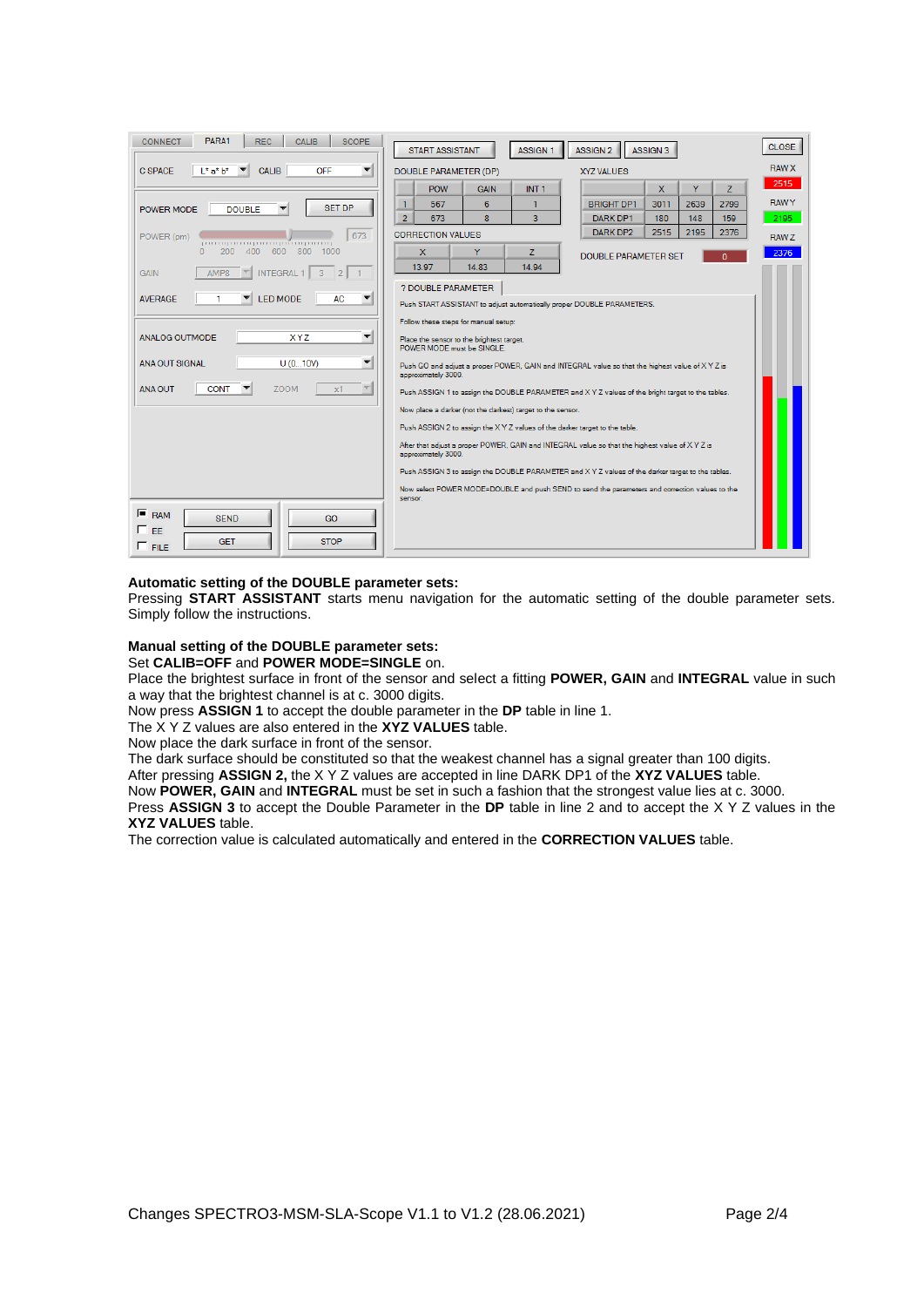## **INFO!**

2048

1536

1024

 $512 -$ 

 $\mathbf{0}$  $\mathbf{0}$ 

The double parameter sets are first activated after pressing **SEND**!

The tables are for display purposes only. They cannot be edited.

The **DOUBLE PARAMETER SET** and **DP SET** displays show which DOUBLE PARAMETER set the sensor currently uses.

When the display shows 0, the sensor in **POWER MODE = SINGLE** operates with the settings in the **PARA1** tab.



To understand with which **X, Y** and **Z** values the sensor works in parameter set 2, you can display this raw data in the tab **XYZ** using the **DP RAW DATA** check box.

As mentioned above, the color space coordinates are calculated using the raw data **X, Y** and **Z** received with parameter set 2.

At the end of the calculation, they are divided using the correction factor.

This method avoids rounding errors in the calculation and thus maintains accuracy.

100

 $\blacksquare$  DP RAW DATA